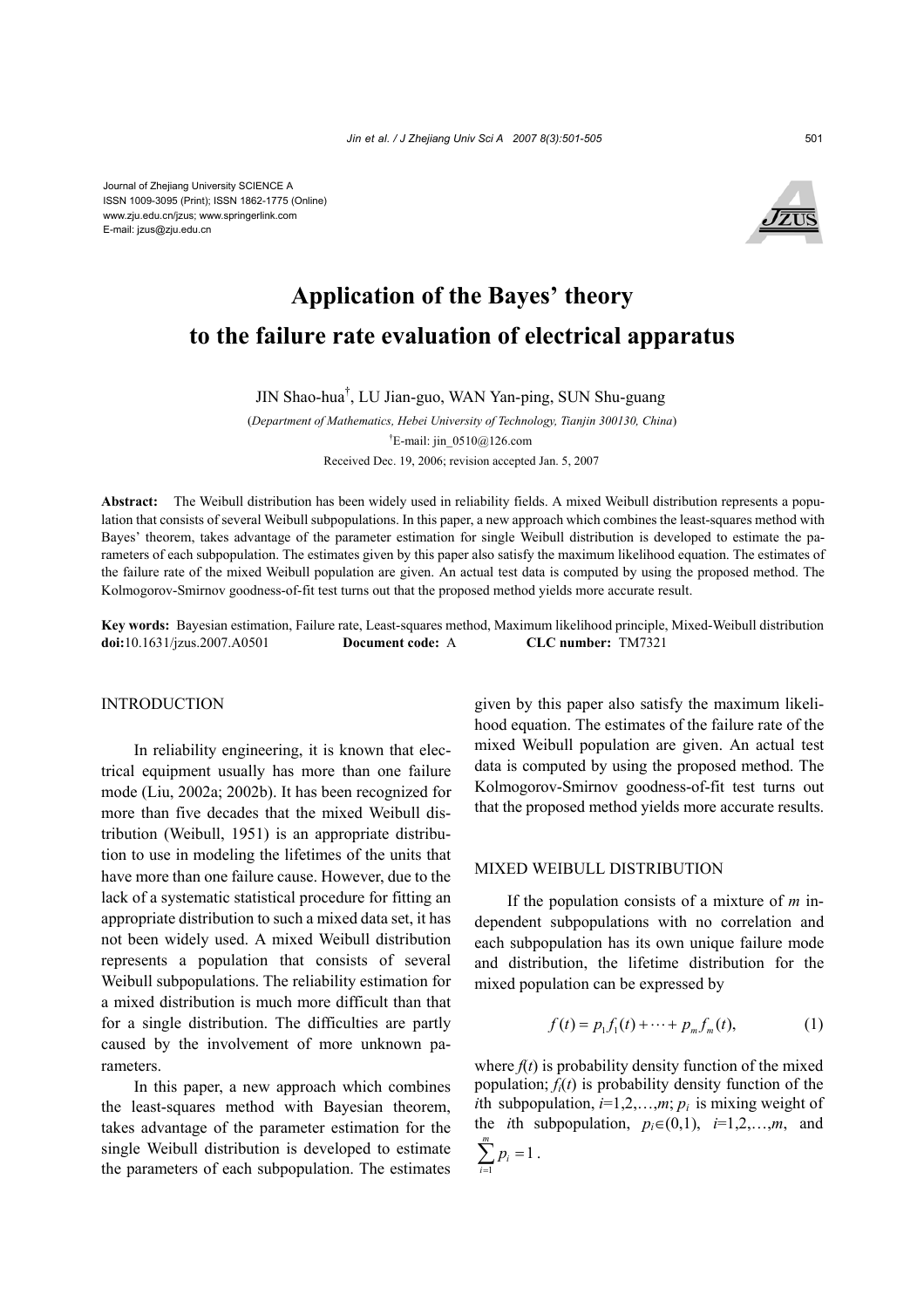If a subpopulation can be described by a single Weibull distribution, i.e.

$$
f_i(t) = (\beta_i / \eta_i)(t / \eta_i)^{\beta_i - 1} \exp[-(t / \eta_i)^{\beta_i}], \qquad (2)
$$

Eq.(1) becomes a mixed *m*-Weibull distribution with 3*m***−**1 parameters *β*1,*η*1,*β*2,*η*2,*…*,*βm*,*ηm*,*p*1,*…*,*pm***−**1.

#### CURRENT METHODS

Currently, two major estimation methods are used for the mixed Weibull distribution: the graphical method (Mann *et al*., 1974) and the Maximum Likelihood Estimation (MLE) method (Nelson, 1990). The graphical parameter estimation method is very popular for the mixed Weibull distribution due to its simplicity and visibility. It depends on visual inspection of the data plots, which fails in most well-mixed cases. Also, it is hard to use for small sample sizes, which is the case electrical engineers often encounter.

The MLE estimate has excellent statistical characteristics. It can find simultaneously all parameters that maximize the likelihood function of the observed sample. For a mixed Weibull population, the MLE is very complex. It has to be pointed out that, for small size samples, the MLE estimates tend to be highly biased and should be used very carefully.

## ESTIMATION OF THE FAILURE RATE FOR THE MIXED WEIBULL POPULATION

## **Determination of the subsamples by Bayes' theorem**

If a reliability life test is carried out on *N* units of an electrical product, which has *m* failure modes, a times-to-failure sample  $\{t_i, i=1,2,...,N\}$  is obtained. Assume that  $t_1 < t_2 < \ldots < t_N$ .

At time *ti*, a failure is obtained. To split this failure point rationally, the concept of belonging probability,  $p_i(t_i)$ , which is the posterior probability that this failure belongs to the *j*th subpopulation  $(j=1,2,\ldots,m)$ , is introduced by Kececioglu (1993). By definition

$$
p_j(t_i) = p\left\{T \in f_j(t) | t_i - \Delta t / 2 < T < t_i + \Delta t / 2\right\}, \quad (3)
$$
\n
$$
j = 1, 2, \cdots, m; \ i = 1, 2, \cdots, N.
$$

Applying Bayes' theorem, yields

$$
p_j(t_i) = p\{t_i - \Delta t / 2 < T < t_i + \Delta t / 2 | T \in f_j(t)\}
$$
  
\n
$$
\cdot p\{T \in f_j(t)\} / \left\{ \sum_{j=1}^m p\{t_i - \Delta t / 2 < T < t_i \} (4) + \Delta t / 2 | T \in f_j(t)\} \cdot p\{T \in f_j(t)\} \right\},
$$

where  $p\{T \in f_i(t)\} = p_i (1 \leq j \leq m)$ .

Then, the probability that a failure occurring at time  $t_i$  belongs to subpopulation  $i$  (1 ≤*j* ≤*m*) is

$$
p_j(t_i) = \frac{p_j f_j(t_i)}{\sum_{j=1}^m p_j f_j(t_i)} = \frac{p_j f_j(t_i)}{f(t_i)}, \ i = 1, 2, \cdots, N. \quad (5)
$$

Note that for each failure point, the sum of all belonging probabilities must be unity, i.e.

$$
\sum_{j=1}^{m} p_j(t_i) = 1 \ (1 \leq i \leq N).
$$

By means of the posterior belonging probabilities, the failure occurring at *ti* can be divided into *m* portions:  $100p_i(t_i)$  percentage of this failure belongs to subpopulation *j* ( $1 \le j \le m$ ). It can be claimed that there were  $p_i(t_i)$  failures expected at time  $t_i$  if only subpopulation *j* was put in test with the sample size of *Npj*. In other words,  $p_i(t_i)$  can be considered as the failed unit number at time  $t_i$  in subpopulation  $j$ . Pooling these "fractional failures" versus their corresponding occurrence times under the same subpopulation yields the following *m* subsamples:

 $i$   $(1 \le i \le m)$  :  $\{(t_1, p_i(t_1)), (t_2, p_i(t_2)), \cdots, (t_N, p_i(t_N))\}$ . (6)

## **Application of the least-squares method**

In subsample *j* (1≤*j*≤*m*),  $p_i(t_1)$  units fail at time  $t_1$ ,  $p_j(t_2)$  units fail at time  $t_2, \ldots, p_j(t_N)$  units fail at time  $t_N$ . For each subpopulation, its corresponding subsample can be seen as a grouped data sample. For each subsample, the conventional estimation method, for single-Weibull distribution can be used to estimate the parameters of each subpopulation.

The accumulated failure probability of the *i*th failure in the *j*th  $(1 \leq j \leq m)$  subpopulation will be

$$
F_j(t_i) = \sum_{K=1}^i p_j(t_K) / \sum_{l=1}^N p_j(t_l).
$$
 (7)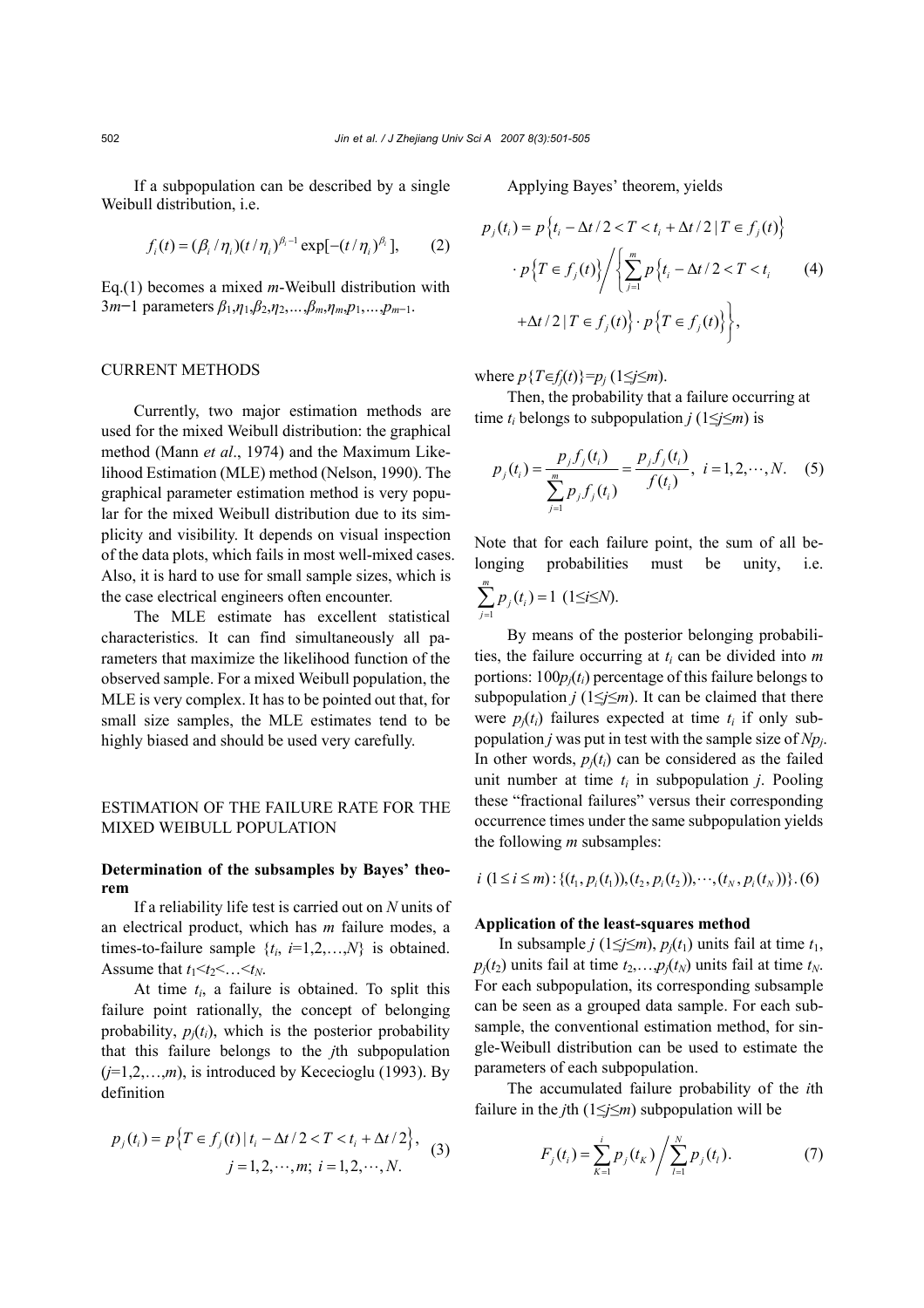Therefore, the following *m* data sets will be obtained:

Subpopulation

$$
i\ (1 \le i \le m) \cdot \{(t_1, F_i(t_1)), (t_2, F_i(t_2)), \cdots, (t_N, F_i(t_N))\}.\tag{8}
$$

The unreliability, for a Weibull distribution (Lu and Su, 2003) can be written in the form of

$$
\ln \ln \left[ \frac{1}{1 - F_j(t_i)} \right] = \beta_j \ln t_i - \beta_j \ln \eta_j, \tag{9}
$$

or in the linearized form of

$$
Y_j(i) = \beta_j X(i) + b_j, \qquad (10)
$$

where *Y<sub>j</sub>*(*i*)=ln{-ln[1−*F<sub>j</sub>*(*t<sub>i</sub>*)]}, *X*(*i*)=ln*t<sub>i</sub>*, *b<sub>i</sub>*=−*β*<sub>*j*</sub>ln*η*<sub>*j*</sub>.

Applying the least-squares method, the distribution parameters are given by

$$
\hat{\beta}_j = \frac{\sum_{i=1}^N X(i)Y_j(i) - \frac{1}{N} \left[ \sum_{i=1}^N X(i) \cdot \sum_{i=1}^N Y_j(i) \right]}{\sum_{i=1}^N X^2(i) - \frac{1}{N} \left[ \sum_{i=1}^N X(i) \right]^2}, \quad (11)
$$

$$
\hat{b}_j = \frac{1}{N} \sum_{i=1}^{N} Y_j(i) - \hat{\beta}_j \frac{1}{N} \sum_{i=1}^{N} X(i), \ 1 \le j \le m, \quad (12)
$$

$$
\hat{\eta}_j = \exp(-\hat{b}_j / \hat{\beta}_j), j = 1, 2, ..., m.
$$
 (13)

On the other hand, the posterior mixing weight can be obtained from

$$
\hat{p}_j = \frac{1}{N} \sum_{i=1}^{N} p_j(t_i), \ 1 \le j \le m. \tag{14}
$$

For the mixed *m*-Weibull distribution, the likelihood function is

$$
L = \prod_{i=1}^{N} f(t_i) = \prod_{i=1}^{N} \left[ \sum_{j=1}^{m} p_j f_j(t_i) \right],
$$
 (15)

or

$$
l = \ln L = \sum_{i=1}^{N} \ln \left[ \sum_{j=1}^{m} p_j f_j(t_i) \right].
$$
 (16)

Taking the partial derivative with respect to  $p_k$ ,

yields

$$
\frac{\partial l}{\partial p_k} = \sum_{i=1}^{N} \frac{f_k(t_i) - f_m(t_i)}{f(t_i)}, \ 1 \le k \le m - 1. \tag{17}
$$

Substituting Eq.(4) into Eq.(17), yields

$$
\frac{\partial l}{\partial p_k} = \sum_{i=1}^{N} \frac{p_k(t_i)}{p_k} - \sum_{i=1}^{N} \frac{p_m(t_i)}{p_m}.
$$
 (18)

Then, substituting Eq.(14) into Eq.(18), yields

$$
\frac{\partial l}{\partial p_k} = N \cdot \frac{\hat{p}_k}{\hat{p}_k} - N \cdot \frac{\hat{p}_m}{\hat{p}_m} = 0 \ . \tag{19}
$$

By Eq.(19), the estimates given by Eq.(14) satisfy the maximum likelihood equation.

By these two methods, if the population consists of a mixture of two Weibull distributions, the probability density function of the mixed population can be expressed by

$$
f(t) = p_1(\beta_1/\eta_1)(t/\eta_1)^{\beta_1-1} \exp\left[-(t/\eta_1)^{\beta_1}\right] + (1-p_1)(\beta_2/\eta_2)(t/\eta_2)^{\beta_2-1} \exp\left[-(t/\eta_2)^{\beta_2}\right].
$$
 (20)

The corresponding unreliability of Eq.(20) is

$$
F(t) = \int_0^t f(t)dt
$$
  
=  $\int_0^t p_1(\beta_1/\eta_1)(t/\eta_1)^{\beta_1-1} \exp[-(t/\eta_1)^{\beta_1}]dt$  (21)  
+ $\int_0^t (1-p_1)(\beta_2/\eta_2)(t/\eta_2)^{\beta_2-1} \exp[-(t/\eta_2)^{\beta_2}]dt.$ 

Letting  $x = t^{\beta_1}/\eta_1^{\beta_1}$  in the first integration of Eq.(21),  $y = t^{\beta_2} / \eta_2^{\beta_2}$  in the second integration of Eq.(21). We have

$$
F(t) = p_1 \int_0^{(t/\eta_1)^{\beta_1}} e^{-x} dx + (1 - p_1) \int_0^{(t/\eta_2)^{\beta_2}} e^{-y} dy
$$
  
= 1 - p\_1 \exp[-(t/\eta\_1)^{\beta\_1}] - (1 - p\_1) \exp[-(t/\eta\_2)^{\beta\_2}]. (22)

The corresponding reliability function is

$$
R(t) = 1 - F(t)
$$
  
=  $p_1 \exp[-(t/\eta_1)^{\beta_1}] + (1 - p_1) \exp[-(t/\eta_2)^{\beta_2}].$  (23)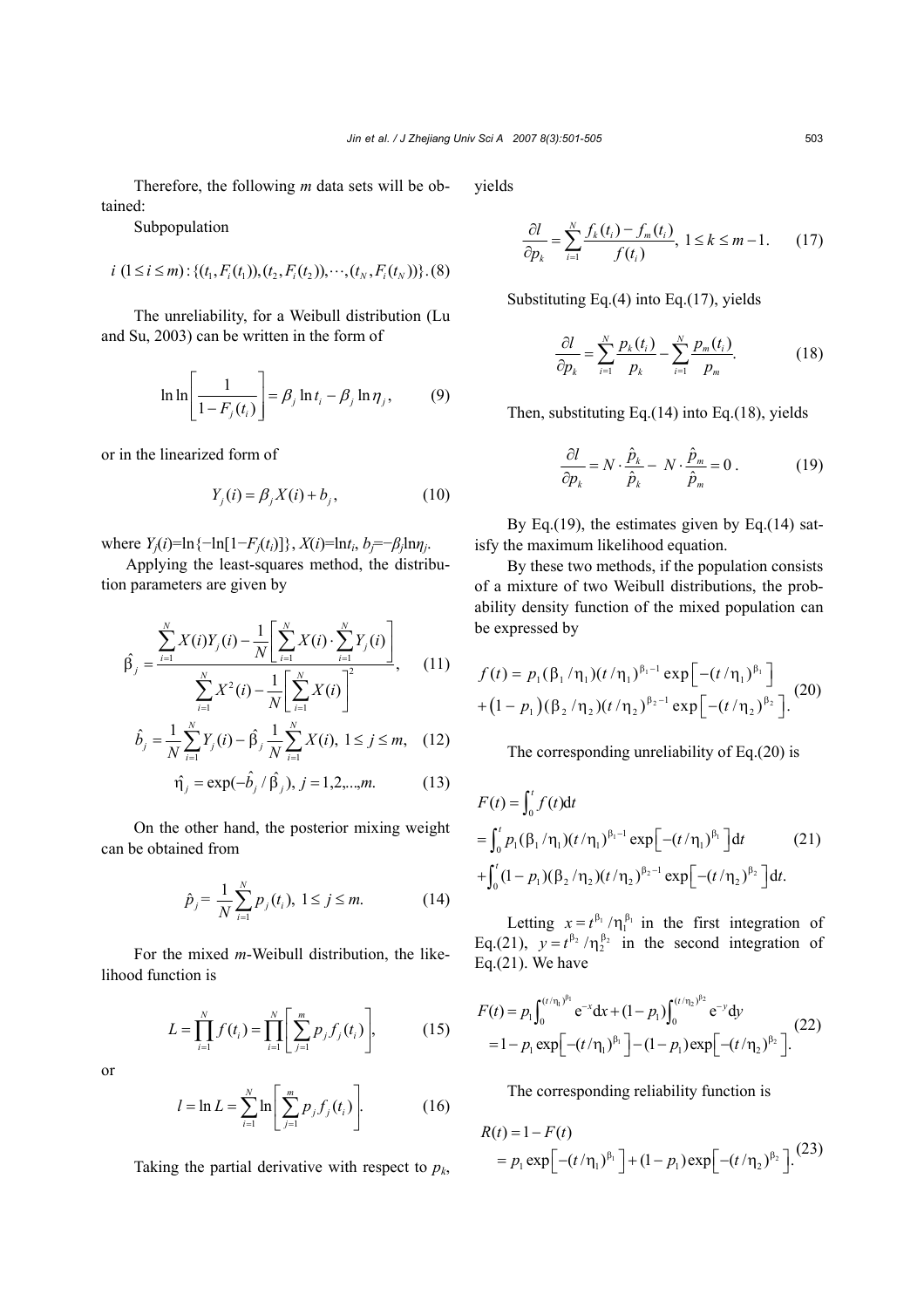Finally, the corresponding failure rate function is

$$
\lambda(t) = \frac{f(t)}{R(t)} = \left\{ p_1(\beta_1/\eta_1)(t/\eta_1)^{\beta_1 - 1} \exp\left[ -(t/\eta_1)^{\beta_1} \right] + (1 - p_1)(\beta_2/\eta_2)(t/\eta_2)^{\beta_2 - 1} \exp\left[ -(t/\eta_2)^{\beta_2} \right] \right\}
$$
(24)  

$$
\left\{ p_1 \exp\left[ -(t/\eta_1)^{\beta_1} \right] + (1 - p_1) \exp\left[ -(t/\eta_2)^{\beta_2} \right] \right\}.
$$

Similarly, the estimation of the failure rate function for the mixed *m*-Weibull distribution is

$$
\lambda(t) = \left\{ p_1(\beta_1/\eta_1)(t/\eta_1)^{\beta_1 - 1} \exp\left[ -(t/\eta_1)^{\beta_1} \right] + \cdots \right. \left. + p_m(\beta_m/\eta_m)(t/\eta_m)^{\beta_m - 1} \exp\left[ -(t/\eta_m)^{\beta_m} \right] \right\} (25) \left/ \left\{ p_1 e^{-(t/\eta_1)^{\beta_1}} + \cdots + p_m e^{-(t/\eta_1)^{\beta_m}} \right\}.
$$

#### PROPOSED ALGORITH

The original estimation problem is that of having a data sample from a mixed population, which has a probability density function given in Eqs.(1) and (2), and then of estimating the 3*m***−**1 parameters,  $\beta_1$ , $\eta_1$ , $\beta_2$ , $\eta_2$ ,*…*, $\beta_m$ , $\eta_m$ , $p_1$ ,*…*, $p_{m-1}$ , such that the distribution fits the data "best".

In practice, the quality of the data is not always good. However, the idea of the least-squares method is to find the "best" fit. Regardless of how good or bad the quality of the data, the "best" fitting line always exists. According to the least-squares principle, the "best" fitting line minimizes the residual variation around the line. Generally, the correlation coefficient, *ρ*, provides a good measure of how well the line fits the data. The larger the absolute value of  $\rho$ , the better the fitted line. Based on this discussion, the "best" parameter estimates can be obtained by employing the least-squares principle to iterate on the  $\beta_1$ , $\eta_1$ , $\beta_2$ ,  $\eta_2, \ldots, \beta_m, \eta_m, p_1, \ldots, p_{m-1}$  values to maximize the absolute value of *ρ*.

With any chosen set of  $\beta_1$ ,  $\eta_1$ ,  $\beta_2$ ,  $\eta_2$ , ...,  $\beta_m$ ,  $\eta_m$ ,  $p_1, \ldots, p_{m-1}$ , the correlation coefficients of  $\rho_j$  (1≤*j*≤*m*) are determined by the following equation:

$$
\rho_j = \left\{ \sum_{i=1}^N X(i)Y_j(i) - \frac{1}{N} \sum_{i=1}^N X(i) \cdot \sum_{i=1}^N Y_j(i) \right\}
$$

$$
\sqrt{\left\{ \left\{ \sum_{i=1}^N X^2(i) - \frac{1}{N} \left[ \sum_{i=1}^N X(i) \right]^2 \right\}} \right\}
$$

$$
\left\{\sum_{i=1}^{N} Y_j^2(i) - \frac{1}{N} \left[ \sum_{i=1}^{N} Y_j(i) \right]^2 \right\}, \ 1 \le j \le m. \ (26)
$$

Since *m* lines are simultaneously fitted to *m* subsamples from *m*-Weibull subpopulations and every parameter has an effect on *m* correlation coefficients, the sum of the squares of these *m* correlation coefficients might be the "best" measure for the degree of fitting, i.e.

$$
\rho = \sum_{j=1}^{m} \rho_j^2. \tag{27}
$$

Therefore, employing the iterative procedure, the estimates of  $\beta_1, \eta_1, \beta_2, \eta_2, \dots, \beta_m, \eta_m, p_1, \dots, p_{m-1}$ , can be obtained by maximizing the value of  $\rho$ , starting from the graphical estimates to save search time.

#### EXAMPLE

Table 1 shows the life test data of ten relays. If the mixed two-Weibull distribution is used to represent the Times to Failure distribution, we can determine the mixed population's parameters using the proposed approach and the graphic method. The Kolmogorov-Smirnov goodness-of-fit test was conducted to compare the results. By using the proposed approach, we can estimate the failure rate of the mixed Weibull population.

| Failure order i | Times to failure |
|-----------------|------------------|
|                 | 3.0              |
| 2               | 28.5             |
| 3               | 71.6             |
| 4               | 91.1             |
| 5               | 129.1            |
| 6               | 157.8            |
| 7               | 188.9            |
| 8               | 226.1            |
| 9               | 278.0            |
| 10              | 367.2            |

#### **Solutions to the example**

1. Graphic estimation

By graphic method, the parameter estimates are

$$
\hat{p}_1 = 0.3, \ \hat{\beta}_1 = 0.6, \ \hat{\eta}_1 = 39.4, \ \hat{\beta}_2 = 2.3, \ \hat{\eta}_2 = 233.51.
$$